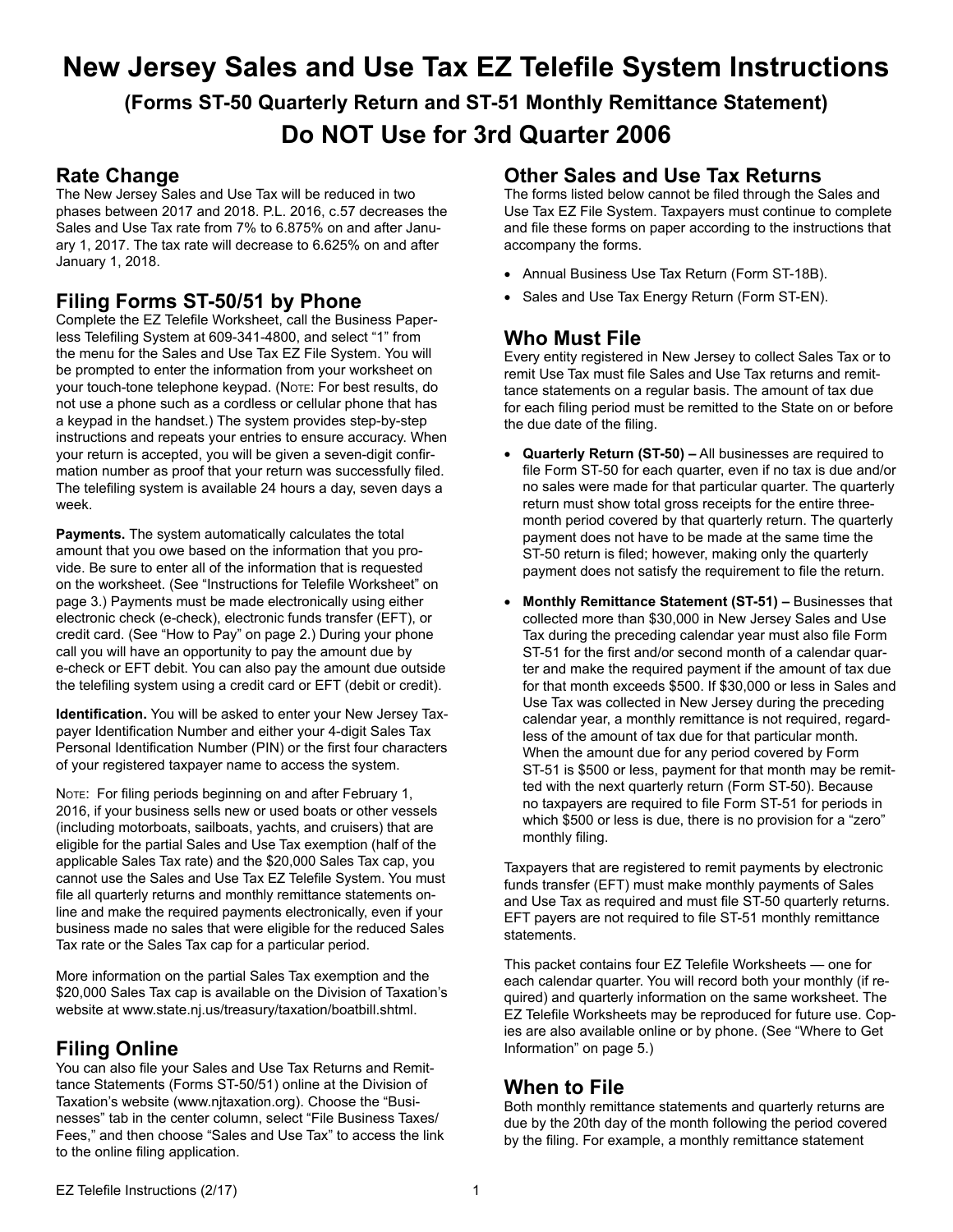(Form ST-51) for the month of November must be filed no later than December 20, and a quarterly return (Form ST-50) for the fourth quarter (ending December 31) must be filed by January 20. If a due date falls on a Saturday, Sunday, or legal holiday, the filing is due on the next business day. Returns and remittance statements transmitted by 11:59 p.m. on the due date will be deemed timely.

### **How to Pay**

Payments made by 11:59 p.m. on the due date will be deemed timely, even if the settlement date (date payment is debited from the account) is after the filing deadline, provided the payment is made by e-check or EFT debit through the Business Paperless Telefiling System, or by credit card.

NOTE: E-check or EFT (debit or credit) payments made using an account that is funded from a financial institution outside the United States will not be accepted.

**Electronic Check (e-check)** You will be given an opportunity during your telephone call to pay your tax liability by e‑check. If you choose to pay by e‑check, be sure to enter



the nine-digit routing number and the account number (up to 17 characters – numbers only) in the Payment Information section of the worksheet **before** you make your call.

If you choose not to pay the tax due when you file your quarterly return, you can make an e-check payment by itself in a separate call later. However, your quarterly payment must be made by the due date to avoid penalty and interest charges.

#### **Electronic Funds Transfer (EFT)**

Taxpayers with a prior year liability of \$10,000 or more in any tax are required to make their payments for all taxes by EFT. Other taxpayers may voluntarily submit payments by EFT with the approval of the Division of Revenue and Enterprise Services. You must enroll with the Division of Revenue and Enterprise Services to pay by either EFT debit or credit. The enrollment process may take several weeks. For more information on making payments by EFT debit or credit, call 609-292-9292, write to New Jersey Division of Revenue and Enterprise Services, EFT Unit, PO Box 191, Trenton, NJ 08646-0191, or visit the Division of Revenue and Enterprise Services' website at www.state. nj.us/treasury/revenue/eft1.shtml. Taxpayers that are required to remit payments by EFT can satisfy the EFT requirement by making e-check or credit card payments. FED Wires or other wire transfers are not acceptable methods of EFT payments.

If you are an EFT debit payer, you can initiate payments through the Business Paperless Telefiling System when filing. If you choose not to pay the tax due at the same time you file your quarterly return, you can make an EFT debit payment by itself in a separate call later. EFT credit payers must make their Sales and Use Tax payments as separate transactions outside the Business Paperless Telefiling System. Your payment must be made by the due date to avoid penalty and interest charges.

#### **Credit Card**

To pay your tax liability by credit card, call 888-673-7694 or go to the Division of Taxation's website at www.njtaxation.org after you have completed your telephone filing and received a confirmation number. When paying online, choose the "Businesses" tab in the center column and then choose "File

Business Taxes/Fees." Select "Sales and Use Tax" and then click on the link "File Online ST-50/51." Once you have entered your New Jersey Taxpayer Identification Number and PIN (or business name), choose "All Other Payments – Deficiencies" from the list, enter the month and year for which you are making a payment, and continue. Fees apply when you pay by credit card. The fee is added to your actual payment.

## **Penalties, Interest, and Fees**

Failure to file a return by the due date and/or failure to remit any taxes due by the due date will result in penalty and interest charges. Anyone required to collect Sales and Use Tax does so as a trustee on behalf of the State of New Jersey. As trustees of the State, business owners, partners, corporate officers, and some employees of such businesses may be held personally liable for failure to collect the tax when required or for failure to file returns and remit any taxes due on a timely basis.

#### **Late Filing Penalties**

The late filing penalty is 5% per month (or fraction thereof) of the balance of tax liability due at original return due date not to exceed 25% of such tax liability. A penalty of \$100 per month (or fraction thereof) for each month the return is late will also be imposed.

#### **Late Payment Penalty**

The late payment penalty is 5% of the balance of the taxes due and paid late.

#### **Interest**

The annual interest rate is 3% above the average predominant prime rate. Interest is imposed each month (or fraction thereof) on the unpaid balance of the tax from the original due date to the date of payment. At the end of each calendar year any tax, penalties, and interest remaining due will become part of the balance on which interest is charged.

NOTE: The average predominant prime rate is the rate as determined by the Board of Governors of the Federal Reserve System, quoted by commercial banks to large businesses on December 1 of the calendar year immediately preceding the calendar year in which the payment was due or as determined by the Director in accordance with N.J.S.A. 54:48-2.

#### **Collection Fees**

In addition to the above penalties and interest, if your tax bill is sent to a collection agency, a referral cost recovery fee of 10.7% of the tax due will be added to your liability. If a certificate of debt is issued for your outstanding liability, a fee for the cost of collection may also be imposed.

### **General Information Lease Transactions**

A lessor must collect Sales Tax from a lessee (person who leases or rents property) on a lease or rental. For transactions with a term of *six months or less,* Sales Tax must be collected with each periodic payment. For transactions with a duration of *more than six months,* the tax due on the full term of the lease must be remitted with the monthly remittance statement or quarterly return for the period in which the property was delivered to the lessee. The amount upon which the tax was calculated must be included in gross receipts on the quarterly return (ST-50). This amount will be either the original purchase price of the property or the total of the lease payments.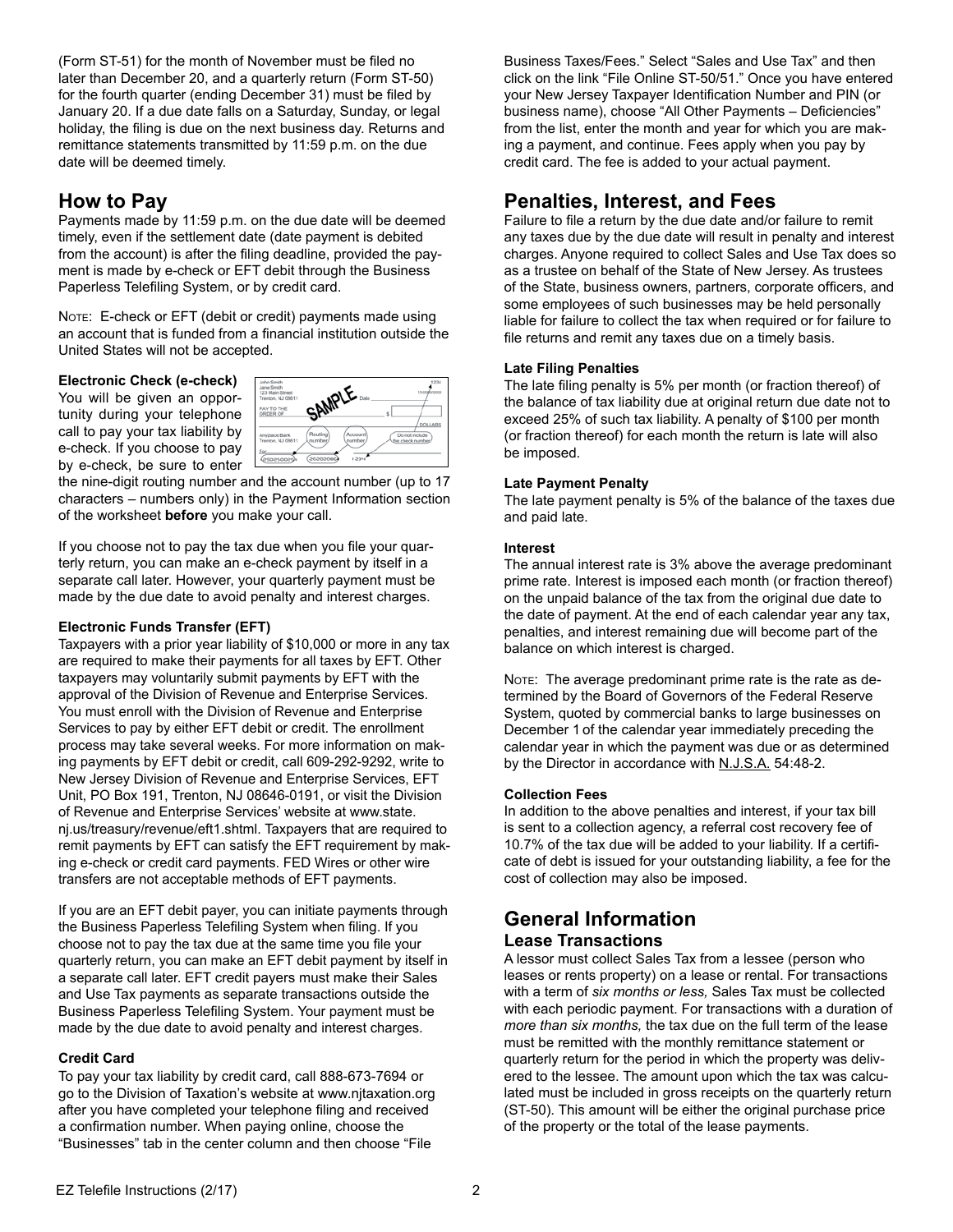### **Gross Receipts**

The accrual method of accounting must be used when reporting gross receipts. Under this method, all receipts are reported in the period in which the sale took place, no matter when, or if, payment is actually received from the customer.

Report gross receipts from all transactions, *including exempt transactions,* that occurred during the three-month reporting period covered by the quarterly return (Form ST-50). This includes, but is not limited to:

- Sales of tangible personal property or digital property, including the rental, storage, and use of tangible personal property or digital property.
- Receipts from parking, garaging, and storing of motor vehicles.
- Receipts from membership fees, initiation fees, and dues.
- Receipts from lease transactions.
- Sales of services.
- Sales of prepared foods.
- Room occupancy charges.
- Admission and amusement charges.
- Receipts from sales of less than \$0.08.
- Installment sales or other sales on credit made during the quarter.

NOTE: Businesses subject to Atlantic City Luxury Tax must include in gross receipts the "Total Gross Receipts" amounts reported on Line 1, Column B of Form ST-250 (Combined Atlantic City Luxury Tax/State Sales Tax Monthly Return) for each month of the quarter.

*Do not include* in gross receipts:

- Installment *payments* from installment sales or other sales on credit.
- Sales Tax collected.
- Trade-in allowances.

Adequate records should be maintained showing separately all exclusions from gross receipts.

#### **Deductions**

You may deduct the amount of all sales included in gross receipts that are not taxable under New Jersey law. **No deduction may be taken for any amount that was not included in gross receipts on your return.** Deductions may be taken only *once.* For example, if a deduction has been taken for an exempt clothing sale, you may not deduct the amount again as a sale of property that was delivered out of State. Examples of exclusions and deductions include, but are not limited to:

#### **Sales Jointly Taxable by Atlantic City and New Jersey.**

Businesses subject to Atlantic City Luxury Tax may deduct the "Taxable Receipts" amount from Line 3, Column B of the Combined Atlantic City Luxury Tax/State Sales Tax Monthly Return, Form ST-250.

**Excluded Fees for Parking, Garaging, and Storing of Motor Vehicles.** Deduct charges for residential parking or employee parking provided by an employer.

**Exempt Sales of Tangible Personal Property.** Deduct the sales of any tangible personal property that is specifically

exempt from Sales Tax (e.g., sales of grocery foods, clothing, etc.).

**Exempt Sales of Services.** Deduct total charges for services that are not subject to Sales Tax (e.g., professional services, certain personal services, etc.).

**Exempt Occupancies.** Deduct receipts from occupancies exceeding 90 consecutive days.

**Exempt Admissions.** Deduct any admission charges to sporting activities where a patron was a participant.

**Sales Covered by Certificates.** Deduct receipts from sales of property or services for which a valid New Jersey exemption certificate or Streamlined Sales and Use Tax Agreement Certificate of Exemption was accepted in lieu of tax.

**Returned Property.** Deduct the total sales price of taxable purchases returned by the customer. Include only the amounts refunded or credited to the customer. Do not include:

- Sales Tax collected on returned purchases.
- Returns that were not subject to Sales Tax.
- Amounts not included in gross receipts on any return.

No deduction may be taken for returned property that has been or will be deducted as an exempt sale on any Sales and Use Tax return.

**Property Delivered Out of New Jersey.** Deduct total sales of property that was shipped to an out-of-State purchaser by common carrier, delivered to an out-of-State purchaser by the seller in its own carrier, or delivered by the seller to an out-of-State purchaser through an unregulated carrier hired by the seller. Do not include sales of property to an out-of-State purchaser if the customer took possession of the items in New Jersey.

**Services Performed Outside of New Jersey.** Deduct receipts from services performed outside of New Jersey.

**Exempt Capital Improvements.** Contractors may deduct sales of services that result in exempt capital improvements to real property. Contractors are required to obtain a fully completed Certificate of Exempt Capital Improvement (Form ST‑8) from customers for such transactions.

#### **Rounding Off to Whole Dollars**

Eliminate any amount under 50 cents and increase any amount 50 cents or over to the next higher dollar. Round amounts for the quarterly gross receipts and deductions lines only. No other lines are to be rounded.

## **Instructions for Telefile Worksheet Identification**

**New Jersey Taxpayer Identification Number.** Enter your 12‑digit New Jersey Taxpayer Identification Number as it appears on your New Jersey Certificate of Authority. If your ID number begins with the letters "NJ," enter "6," "5," and the remaining 10 digits. (Note: If you do not enter your ID number correctly, you will not be able to file.)

**PIN/Taxpayer Name.** Enter your four-digit Sales Tax PIN (Personal Identification Number) or the first four characters of your registered taxpayer name. If you are entering your taxpayer name, use only letters and numbers. Omit symbols and spaces.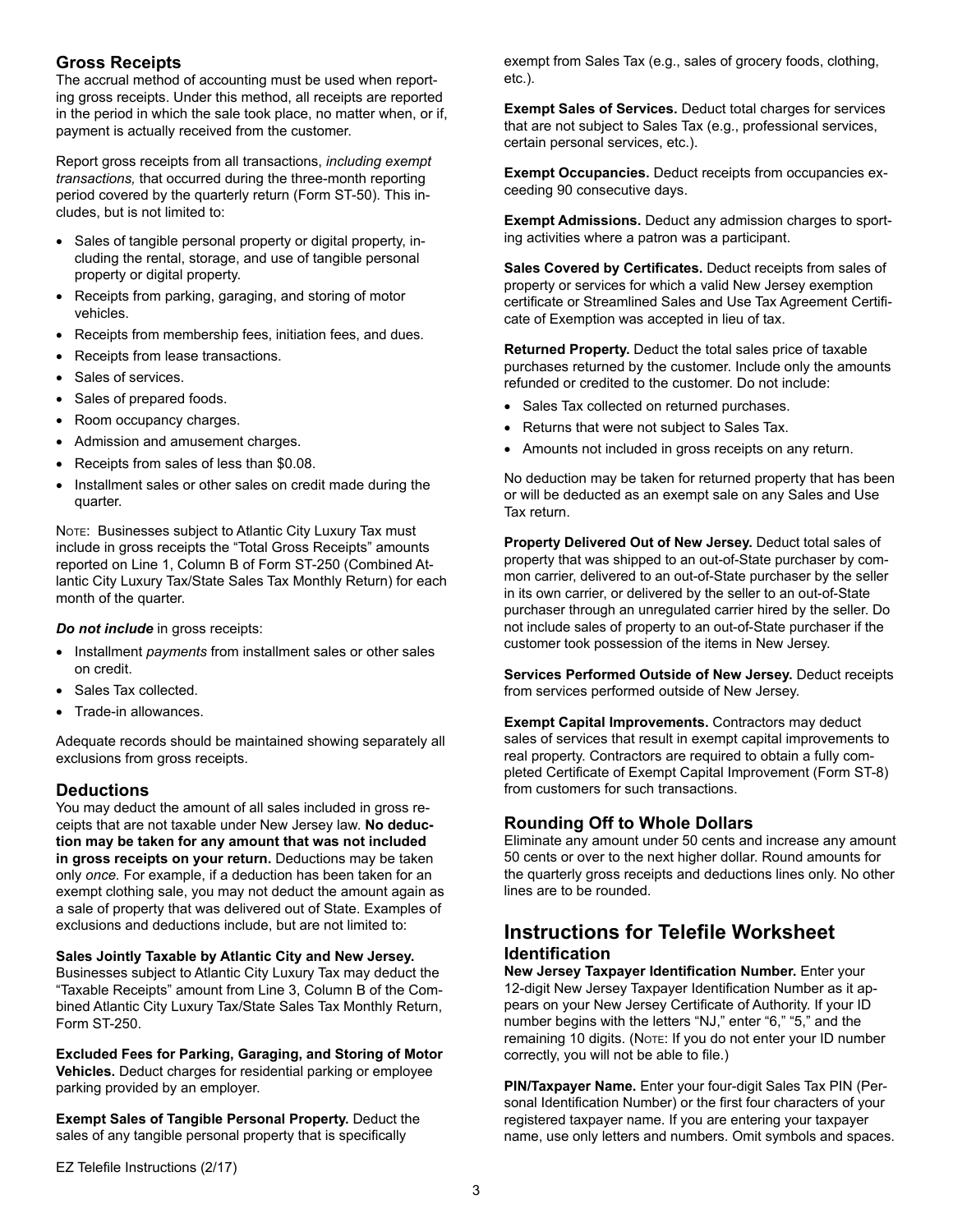(Note: If you do not enter your PIN or the first four characters of your taxpayer name correctly, you will not be able to file.)

**Contact Phone Number.** Enter the area code and phone number of a contact person for the taxpayer.

**Tax Preparer's Identification Number.** If the return or remittance statement is being filed by a tax preparer, enter the preparer's nine-digit federal identification number or Social Security number. This information will be requested during the signature portion of the phone call.

### **Return Information**

**Form ST-51 – Monthly Remittance Statement**

Complete this section if you are filing a monthly remittance statement for the first or second month of the quarter. *You are required to file a monthly remittance statement only if you collected more than \$30,000 in Sales and Use Tax in New Jersey during the preceding calendar year, and only if the amount of tax due for that month exceeds \$500.* If you are filing a quarterly return, go to "Form ST-50 - Quarterly Return," below.

There are two monthly remittance statement sections on the worksheet; one for the first month of the quarter and one for the second month of the quarter. Complete the section that corresponds to the month for which you are filing.

**Line 1 – Period Covered by Remittance Statement.** The two-digit number of the month (e.g., "01" for January, "02" for February) covered by the remittance statement is preprinted on this line of your worksheet. Enter the four-digit year in which the month fell in the boxes to the right of the month.

**Line 2 – Amount of Tax Due.** Multiply the total monthly taxable receipts (gross receipts minus deductions) by the Sales Tax rate. Do not include in gross receipts amounts collected for Sales Tax. Enter on Line 2 the larger of this figure or the actual amount of Sales Tax collected for that month. Also include any Use Tax that is due. Note: A monthly remittance statement cannot be filed by phone if the amount due is less than one dollar. Monthly payments of less than one dollar must be included with your quarterly return.

**Line 3 – Penalty and Interest.** Calculate any penalty and interest charges incurred for late payment and/or late filing for the month and enter the amount on Line 3. If you are unable to determine this amount, enter "0." The State will calculate the penalties and interest and send you a bill.

**Line 4 – Total Amount Due.** The system will calculate the total amount due and provide the amount to you. Enter the amount stated on Line 4. Continue completing the worksheet with the "Payment Information" section. (See instructions on page 5.)

#### **Form ST-50 – Quarterly Return**

Complete this section when you are filing for the third month of the quarter. A quarterly return must be filed for each quarter, even if no tax is due and/or no sales were made during that quarter.

**Line 1 – Period Covered by Return.** The number that reflects the calendar quarter covered by the return (e.g., "1" for the first quarter, "2" for the second quarter, etc.) is preprinted on this line of your worksheet. Enter the four-digit year in which the quarter fell in the boxes to the right of the quarter.

**Line 2 – Gross Receipts for Quarter.** Enter on Line 2 the total gross receipts (to the nearest dollar) from all transactions, including exempt transactions, that occurred during the threemonth reporting period covered by the return. (See "Gross Receipts" on page 3 for more information.) If you had no gross receipts for the quarter, enter "0."

**Line 3 – Deductions.** Enter on Line 3 the amount of all sales (to the nearest dollar) included on Line 2 that are not taxable under New Jersey law. (See "Deductions" on page 3 for more information.) If you had no deductions for the quarter, enter "0."

**Line 4 – Amount of Tax Collected.** Enter on Line 4 the amount of Sales Tax collected for the quarter. If you did not collect any Sales Tax for the quarter, enter "0."

**Line 5 – Sales Tax Due.** The system will calculate the Sales Tax due and provide the amount to you. (The amount of Sales Tax due may be greater than the amount collected.) Enter the amount stated on Line 5.

**Line 6 – Use Tax Due.** Enter on Line 6 the total amount of Use Tax due for taxable tangible personal property or taxable services used during the quarter on which no Sales Tax was paid. (For more information, see publication ANJ-7, *Use Tax in New Jersey.*)

Do not include here any tax due on lease transactions. If you had no Use Tax liability for the quarter, enter "0."

NOTE: Direct payment permit holders enter the total Sales and Use Tax liability on taxable purchases and uses during the quarter covered by the return.

**Line 7 – Total Tax Due.** The system will calculate the total tax due and provide the amount to you. Enter the amount stated on Line 7.

**Line 8 – Total Monthly Payments Previously Made.** If you have already paid part of your quarterly liability with a monthly remittance statement (Form ST‑51) for the first and/or second month of the quarter, or by electronic funds transfer, enter the total of these payments on Line 8. If you did not make any monthly payments for the quarter, enter "0."

**Line 9 – Quarterly Amount Due.** The system will calculate the Sales and Use Tax balance due for the quarter and provide the amount to you. Enter the amount stated on Line 9. If your total monthly payments (Line 8) exceed the total tax due (Line 7), you may be eligible for a refund. (To obtain a refund you must file a Claim for Refund, Form A‑3730, which is available online and by phone. See "Where to Get Information" on page 5.) Enter "0" here and on Line 11 and continue filing the quarterly return.

**Line 10 – Penalty and Interest.** Calculate any penalty and interest charges incurred for late payment and/or late filing for the quarter and enter the amount on Line 10. If you are unable to determine this amount, enter "0." You will be billed for any penalty or interest due.

**Line 11 – Total Amount Due.** The system will calculate the total amount due for the quarter and provide the amount to you. Enter the amount stated on Line 11. If you have a balance due, you must pay by e-check, credit card, or EFT. (See "How to Pay" on page 2.) You are not required to submit your payment on the same date as your telephone call, however, your payment must be made by the due date to avoid penalty and interest charges.